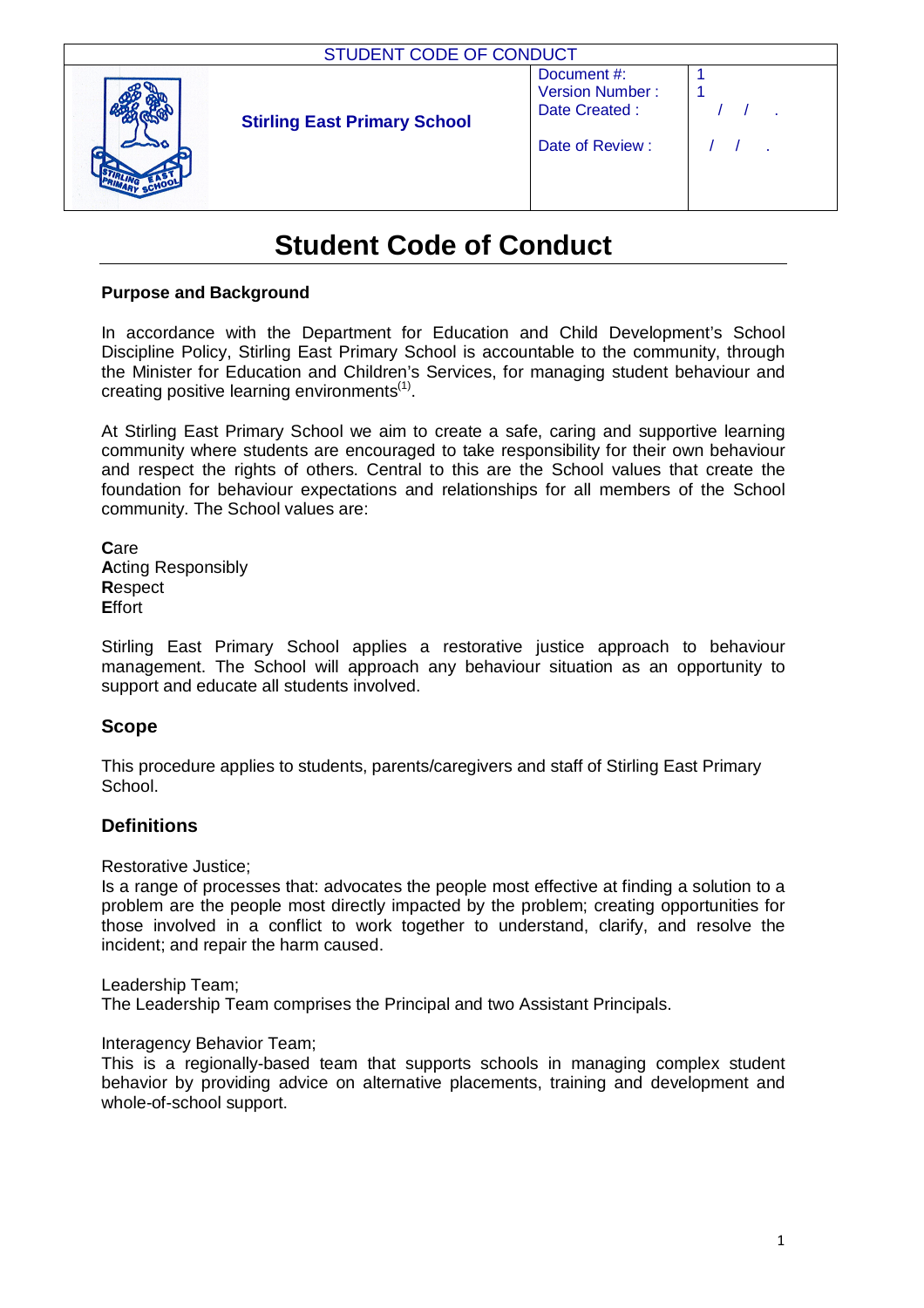| <b>STUDENT CODE OF CONDUCT</b> |                                     |                                                                          |  |
|--------------------------------|-------------------------------------|--------------------------------------------------------------------------|--|
|                                | <b>Stirling East Primary School</b> | Document#:<br><b>Version Number:</b><br>Date Created:<br>Date of Review: |  |

## Student Development Plan;

This plan is used to support students who are re-entering the school after suspension. It documents goals, actions, and specific learning and behavior goals. The Principal, class teacher, parents and agencies are involved in documenting the plan.

#### Restorative Circle;

As with the restorative process of mediation and conferencing, circles provide a space for participants to the process to have a voice. Circles build on the values of respect, honesty, listening, truth and sharing. They promote social and emotional learning in the classroom through an active non-judgmental process.

## Reflection sheet;

Reflection sheets are used by students after an incident to write about and reflect on what happened, how they felt, what they can do to make the situation better for the other students involved and how they would change their behavior in the future.

# **Responsibilities**

#### Responsibilities of Principals

Principals will:

- develop, implement and regularly review, in consultation with the school community and Governing Council, a school code of conduct which is consistent with the DECD's School Discipline Policy;
- ensure that student behaviour is managed through procedures supported by a strong theoretical understanding of how student learning and behaviour are best supported;
- ensure that new staff, students and their families are aware of the school community's negotiated code of conduct and the decision-making procedures open to them if they wish to influence school practice;
- ensure that parents or caregivers:
	- have access to DECD's School Discipline Policy, support materials and related documents; and
	- are aware of their rights to advocacy and of avenues open to them should they have grievances relating to the school's management of student behaviour;
- promote structures at class and school level to:
	- enable students to be involved in the management of their behaviour;
	- support and enable parents or caregivers and teachers to form relationships within which student behaviour may be managed positively;
	- ensure that the school's response to gender, cultural differences, family circumstances or disabilities does not reduce the learning opportunities for students;
	- increase students' opportunities to experience intellectual, social and physical success;
	- **teach and model decision-making in groups and ensure structures are in** place for the student to have a voice;
	- provide opportunities for staff training and development;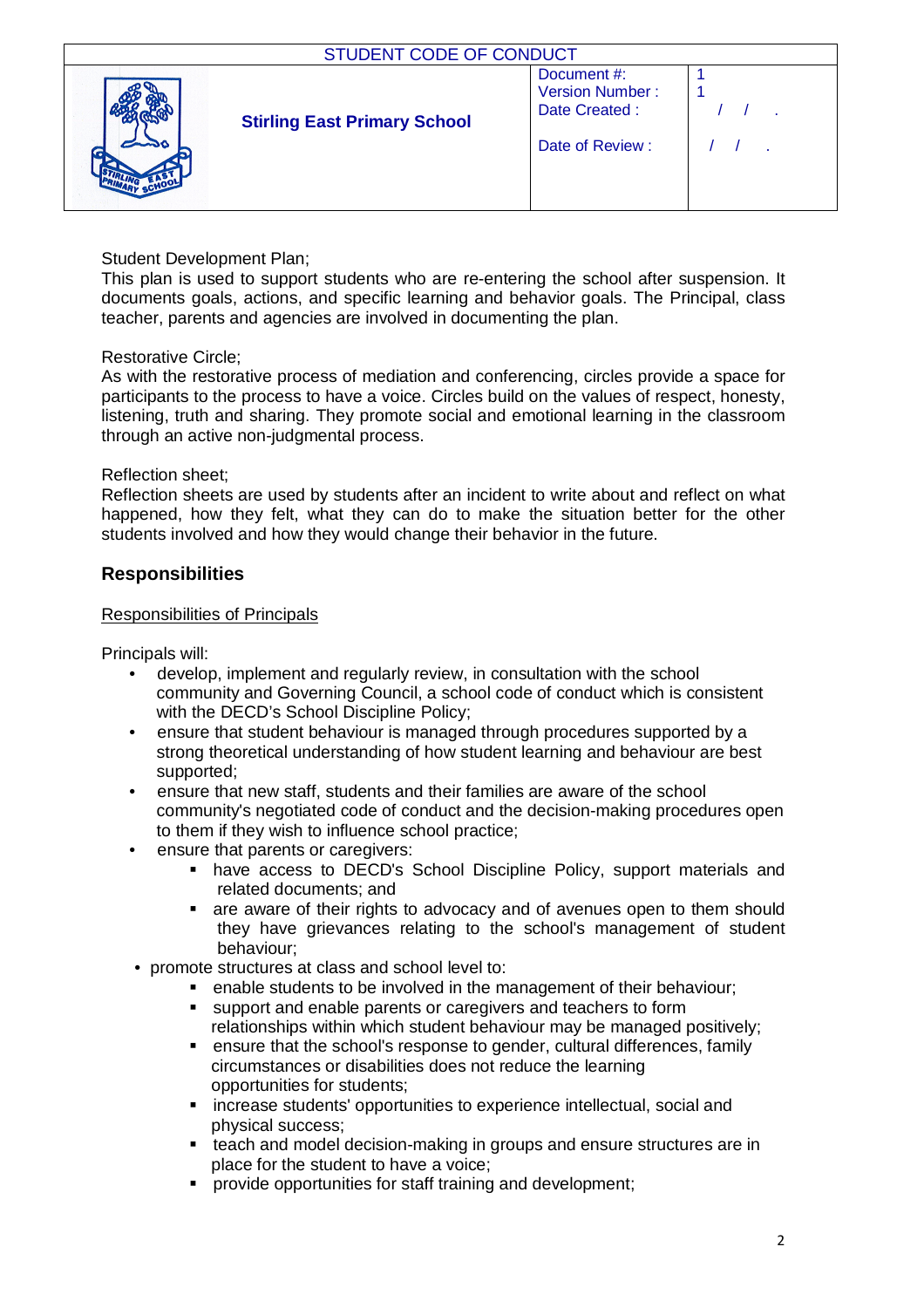| STUDENT CODE OF CONDUCT             |                                                                   |  |
|-------------------------------------|-------------------------------------------------------------------|--|
| <b>Stirling East Primary School</b> | Document#:<br>Version Number:<br>Date Created:<br>Date of Review: |  |

- involve district support services and other agencies, when appropriate, to support staff and families in managing student behaviour effectively; and
- use system level consequences and interagency support programs with students who do not respond to class and school consequences.

## Responsibilities of school-based staff

School staff will:

- develop and foster positive relationships with students and families;
- communicate and interact effectively with students and engage in cooperative problem-solving relationships to address issues faced by the learning community;
- participate in developing, implementing and reviewing the school's procedures for managing student behaviour;
- critically reflect on practices and develop the knowledge and skills needed to manage behavioural change successfully;
- establish, maintain, make explicit and model the school's expectations relating to student behaviour; and
- respond positively to responsible student behaviour and apply consequences if students interfere with teaching and learning and the safe school environment.

In particular, teachers will:

- structure the teaching program to facilitate learning and encourage students to achieve their personal best;
- cater for the developmental, social and emotional needs of individual students and use a range of teaching methods;
- provide formal and informal feedback on students' learning to students and parents or caregivers, and review teaching programs in the light of students' learning outcomes;
- develop classroom management strategies which:
	- **involve negotiation;**
	- support the participation of all students;
	- value differences in gender and the cultural and linguistic backgrounds of students;
	- acknowledge positive learning and social behaviours;
	- deal effectively with sexual harassment, racism and bullying;
	- take into account the impact of physical and intellectual disability, trauma and disadvantage on the learning process; and
	- establish and maintain safe and supportive learning environments.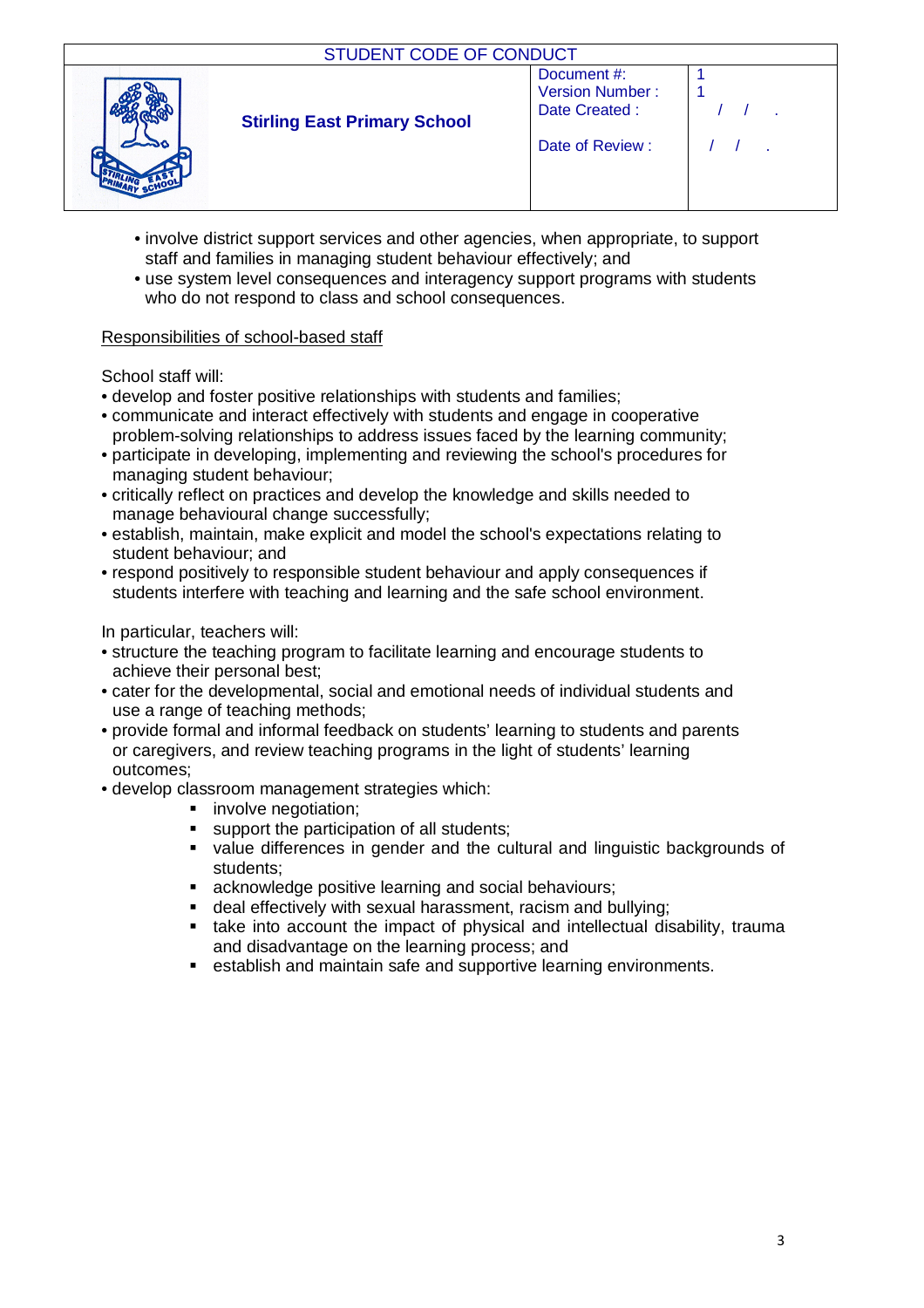| STUDENT CODE OF CONDUCT             |                                                       |  |
|-------------------------------------|-------------------------------------------------------|--|
| <b>Stirling East Primary School</b> | Document#:<br><b>Version Number:</b><br>Date Created: |  |
|                                     | Date of Review:                                       |  |

## Responsibilities of parents and caregivers

When they enrol a student in the school, parents or caregivers accept responsibility to:

- ensure that the student attends school and that school staff are notified of absences;
- keep the school informed of health issues, concerns about behaviour or other matters of relevance; and
- comply with DECD and school policies including the Student Behaviour Policy

# **Process**

#### 1. Establishing Awareness of the School Community Values and Behavior Principles

- 1. As the foundation for behavior, interactions and relationships within the School community, it is vital the School values are clearly and consistently communicated, modeled and reinforced.
- 2. New students and families are made aware of the School values and the Code of Conduct via the parent/student induction program and in the induction pack information provided to all new families.
- 3. The Code of Conduct and the School's values are clearly communicated via the School's web-site.
- 4. Continuing students' awareness and knowledge of the School values are reinforced and promoted each year via the School's Quality Start Week. This program engages the whole School and seeks to instil a sense of pride, ownership and responsibility by students for their peers, class and School.
- 5. Students will be expected to model the School values whilst at school or when representing the School.

The Stirling East Primary School values have been developed in collaboration with the students, parents and staff of the School community:

#### **CARE**

- Being considerate of the basic learning and social needs of others.
- Being supportive of others when assistance is required especially in those situations where others are in need of help or are in distress.
- We all have a right to feel safe.

#### **ACTING RESPONSIBLY**

- We all have a responsibility to behave in a manner that does not put the safety of ourselves or others unnecessarily at risk – physically or emotionally.
- We choose our own behaviour and responses to situations we are therefore responsible (and accountable) for the decisions we make.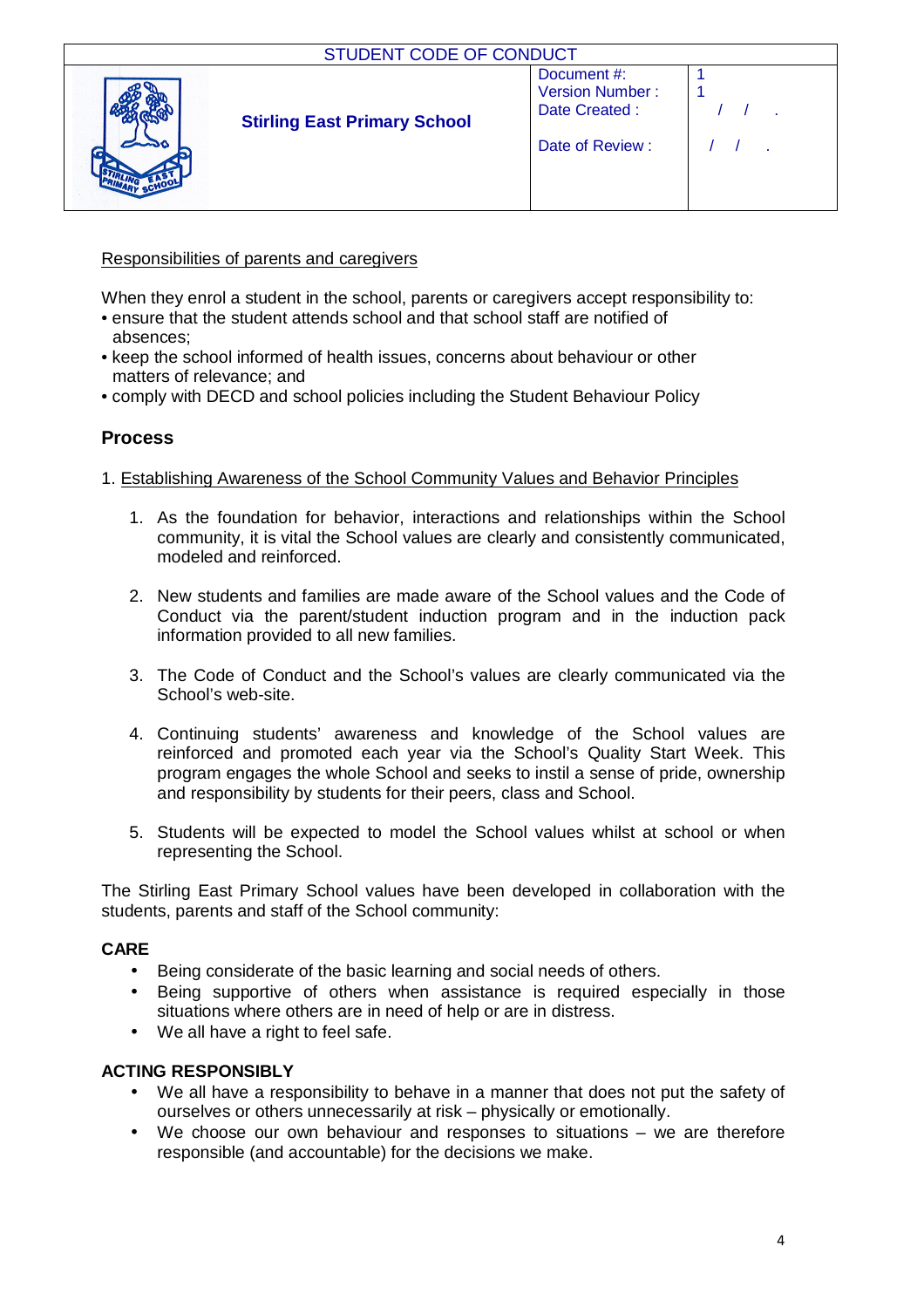| <b>STUDENT CODE OF CONDUCT</b>      |                                                                   |  |
|-------------------------------------|-------------------------------------------------------------------|--|
| <b>Stirling East Primary School</b> | Document#:<br>Version Number:<br>Date Created:<br>Date of Review: |  |

# **RESPECT**

- All students have the right to learn and all teachers have the right to teach.
- Each person is an individual and therefore differences should be respected.
- Our School is a shared space with shared resources therefore we need to look after our School and everything (and everyone) within it.
- We will be considerate of our actions and how those actions might impact upon others.
- We will interact verbally and physically with each other in a manner that is respectful of the needs and feelings of each and every person who may be impacted directly or indirectly by our actions.

## **EFFORT**

- Every individual will commit to attempt their best effort in all aspects of their school lives, educationally, behaviourally and socially.
- We all recognise that mistakes can, and will, be made it is the effort (and choices) that we put into rectifying these mistakes that make a positive difference.

#### 2. Application of Behaviour Management Strategies

A restorative justice approach to behaviour management encourages each situation to be considered independently. In some instances however, an effective response may require the consideration of previous events and circumstances. In such instances, the professional experience and discretion of the staff and leadership team will guide the approach.

- 1. Actions for class teacher managed behaviour issues may include:
	- a) Reminder;
	- b) time out (maximum 10 minutes);
	- c) logical outcomes/consequences as a result of the Restorative Practices; or
	- d) a Restorative Circle with an independent facilitator.
- 2. Persistent occurrences may result in:
	- a) meeting with a member(s) of the Leadership Team;
	- b) meeting with students, parents and a member of the Leadership Team;
	- c) further Restorative Practices and consequences;
	- d) formulation of a Student Development Plan and/or Reflection Sheets;
	- e) internal and/or external suspension;
	- f) exclusion from School; or
	- g) involvement of other agencies (eg Interagency Behaviour Support Team).